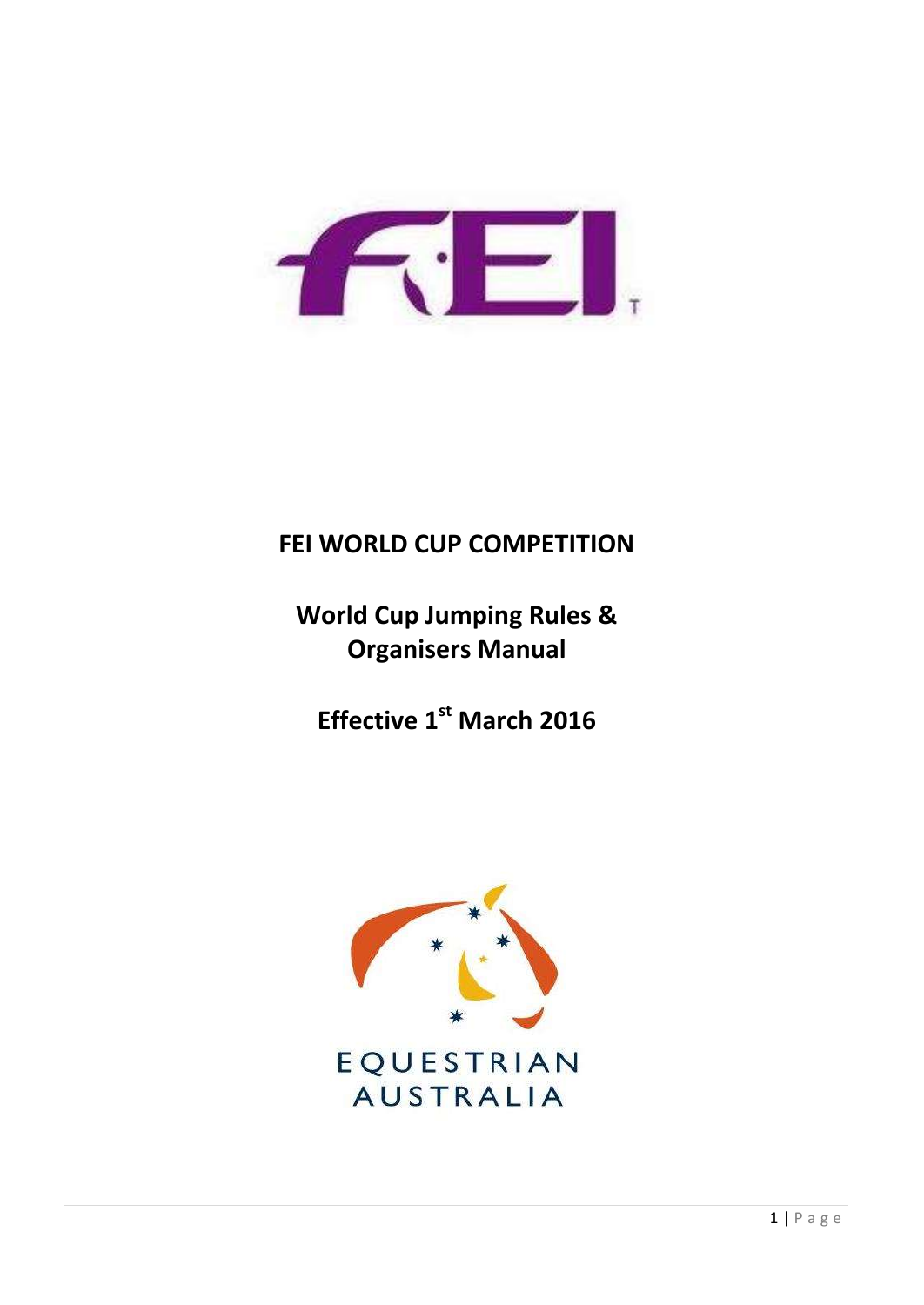# **CONTENTS:**

# **SECTION 1:** Page Number **WORLD CUP JUMPING AUSTRALIAN LEAGUE RULES**

|    | Competition:                                                                 |   |
|----|------------------------------------------------------------------------------|---|
|    | <b>Entries</b>                                                               | 3 |
|    | Class Size                                                                   | 4 |
| 3. | <b>Choice of Competitions</b>                                                | 4 |
| 4. | Horse Identification and Swabbing                                            |   |
| 5. | Horse Inspection                                                             | 5 |
| 6. | Prize Money and Presentation Ceremony                                        | 6 |
| 7. | Australian League World Cup Final Class Participation in the World Cup Final | 6 |
| 8. | Participation in the World Cup Final                                         |   |

# **SECTION 2:** Page Number **WORLD CUP JUMPING AUSTRALIAN LEAGUE HANDBOOK FOR WORLD CUP ORGANISING COMMITTEES**

| Premble                      | 8  |
|------------------------------|----|
| References                   | 9  |
| Websites                     | 9  |
| World Cup Committee Contacts | 9  |
| <b>Draft Schedules</b>       | 9  |
| Program                      | 9  |
| <b>Calander Applications</b> | 10 |
| <b>Officials Required</b>    | 10 |
| FEI Online Entry System      | 10 |
| Fees                         | 11 |
| Draw for World Cup Class     | 12 |
| Results                      | 12 |
| Boot and Bandage Control     | 12 |
| <b>Competition Arena</b>     | 12 |
| <b>Practice Arena</b>        | 13 |
| Communicaiton                | 13 |
| <b>Stabling and Yards</b>    | 13 |
| <b>Medical Requirements</b>  | 14 |
| <b>Risk Management</b>       | 14 |
| Advertising                  | 14 |
| <b>Timeline Chck List</b>    | 15 |
| Definitions                  | 15 |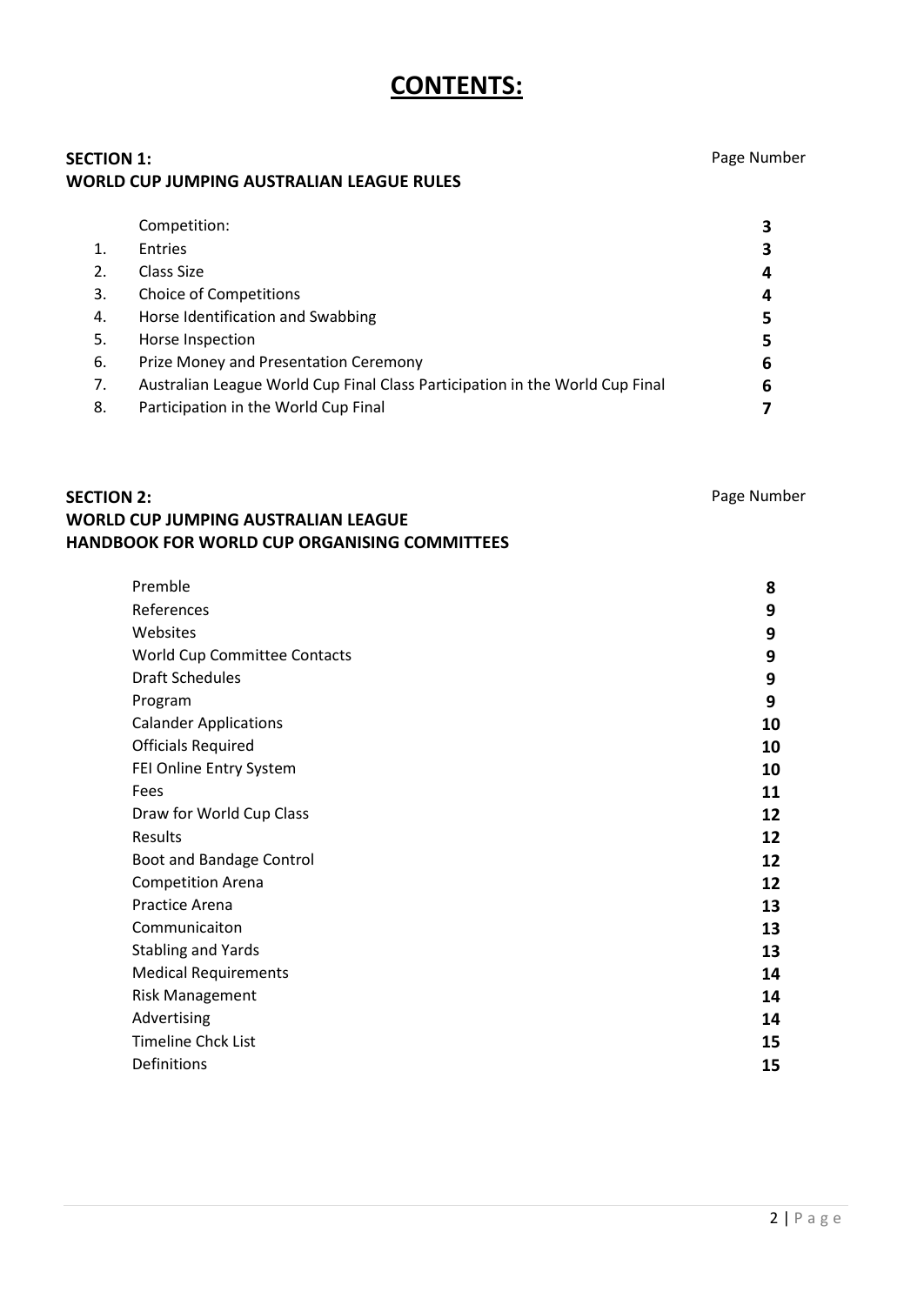### **SECTION 1: WORLD CUP JUMPING AUSTRALIAN LEAGUE RULES AUSTRALIANLEAGUE - WORLD CUP ADDENDUM**

These rules are to be read in conjunction with the FEI rules for the World Cup for Jumping Riders. Where these rules aresilent, FEIRules prevail.

| 1.1. All athletes and horses must be registered with the Federation Equestre Internationale (FEI) and<br>Equestrian Australia (EA) for the year in which the competition takes place. This must be renewed                                                                                                                                                                                                |
|-----------------------------------------------------------------------------------------------------------------------------------------------------------------------------------------------------------------------------------------------------------------------------------------------------------------------------------------------------------------------------------------------------------|
|                                                                                                                                                                                                                                                                                                                                                                                                           |
| 1.3. Horses may be nominated for the World Cup (CSI-W) and the Mini Prix class at the same event.                                                                                                                                                                                                                                                                                                         |
| 1.4. All World Cup riders must send their nominated entries to the Organising Committee 14 days prior to<br>the start of the event. This nominated entry is only a nomination and withdrawals & substitutions can<br>be made prior to the competition, of which the rider must inform the Organising Committee.<br>Substitution of the horses entered, can be made up to 1 hour prior to the start of the |
| 1.5. Horses entered in the World Cup Class must remain on the venue grounds from the time of the Horse                                                                                                                                                                                                                                                                                                    |
|                                                                                                                                                                                                                                                                                                                                                                                                           |
| 1.7. Horses must have the opportunity to participate in a warm up class within 2 days prior to the World                                                                                                                                                                                                                                                                                                  |
| 1.8. Riders must wear protective headgear in accordance with Equestrian Australia (EA) rules and their                                                                                                                                                                                                                                                                                                    |
| 1.9. It is currently recommended that stabling as stated in the FEI schedule is provided for horses                                                                                                                                                                                                                                                                                                       |
|                                                                                                                                                                                                                                                                                                                                                                                                           |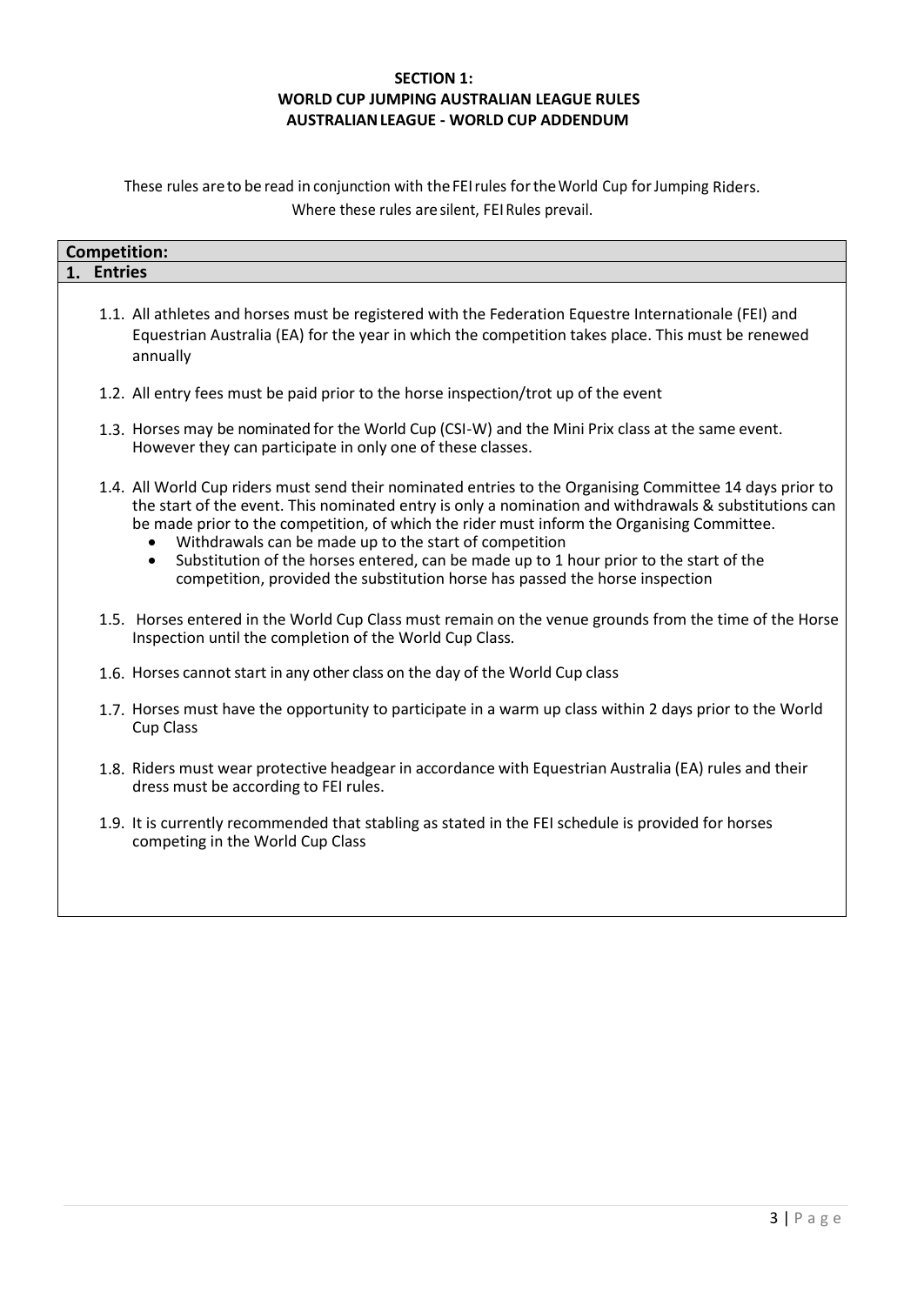### **2. Class Size**

- 2.1. The maximum number of nominations in each World Cup competition is 50.
- 2.2. If there are more than 50 nominationsthe organisers have the right to restrict riders to one horse. If, on the day of the competition, there are fewer than 50 starters, the Organising Committee may decide to allow up to two horses per rider to start.
- 2.3. A rider can be competitive on a maximum of two horses in the World Cup Class.
- 2.4. In such cases the horse to be ridden for World Cup points must be declared before the start of the competition and the athlete must ride this horse first. Once the competition has begun an athlete may not change his World Cup nominated horse. However, prior to the beginning of the competition, a competitor may change his World Cup nominated horse, only if his originally declared World Cup nominated horse is withdrawn from the competition and the newly declared World Cup nominated horse competes in the same position in the starting order, as the originally declared World Cup nominated horse.

#### **3. Choice of Competition.**

- 3.1. Organisers have a choice of competition formats:
	- 3.1.1. Article 238.2.2: A Competition against the clock, with a time allowed, but in the event of equality of penalties for first place, there will be one jump-off only against the clock:
	- 3.1.2. Article 273.3.3.1 4.3: A competition over two rounds without a jump-off, with the time in the second round determining places in case of equality of penalties.
- 3.2. The height of the obstacles is to be between 1.40m and 1.60m, with spreads of not more than 2.0m. Cups must comply with FEI rules. There must be at least one vertical at 1.50m, one vertical at 1.55m, one oxer at 1.45m by 1.70m and one oxer at 1.50m by 1.60m.
- 3.3. The time allowed is to be based on a minimum speed of 350 metres/minute. Outdoor competitions should be run at 400 metres/minute where conditions permit.
- 3.4. Electronic timing with a visual display which records the 45 second countdown is compulsory. All times are to be recorded in one hundredths of a second. The FEI still accept the use of FarmTek electronic timing.
- 3.5. For a full list of acceptable timing equipment please use the link: <http://www.fei.org/fei/your-role/organisers/jumping/safety-timing>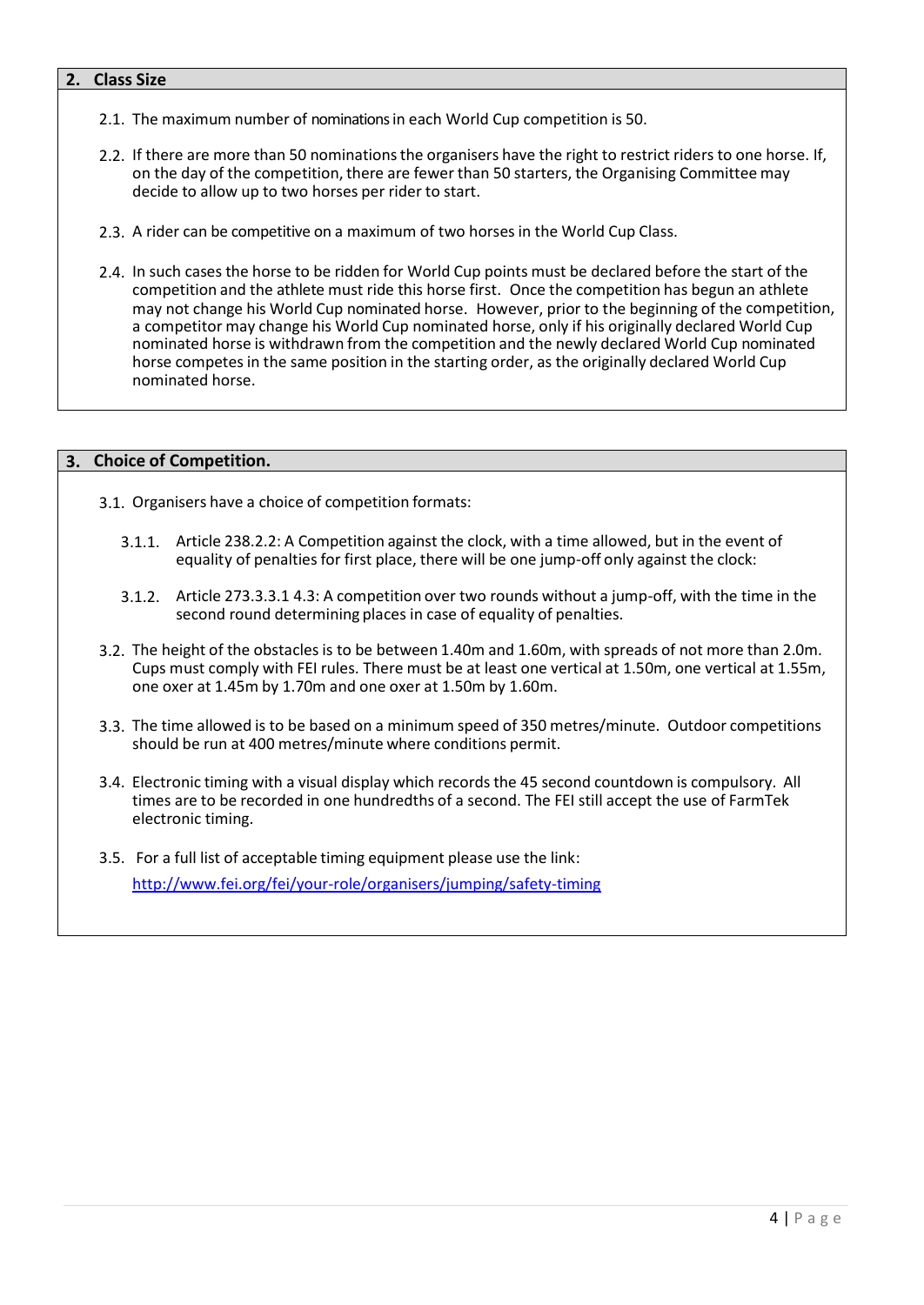### **4. Horse Identification & Swabbing**

- 4.1. A current FEI passport or FEI Recognition Card must be presented before a horse is allowed to start in a World Cup competition.
- 4.2. Medication Control sampling ("swabbing") is compulsory at all World Cup shows and is at the expense of the Organising Committee. A t h l e t e s must provide the horse's FEI passport or FEI Recognition Card for the swabbing procedure; failure to do so will entail elimination from the competition and forfeiture of prize money.
- 4.3. Medication Control is to be conducted in accordance with the Veterinary Regulations. A swabbing box with clean bedding is to be provided in a quiet area. A table and chairs should be available.
- 4.4. Swabs from a minimum of two horses are to be taken. A swab may also be taken from another class at the event eg Mini Prix or Young Rider.

### **5. Horse Inspection**

- 5.1. All nominated horses must present at the Horse Inspection ("trot-up")
- 5.2. The Trot up will be conducted no later than the afternoon of the day before the competition. The Horse Inspection must be held on a firm, level and clean non-slip surface. The area has to be large enough to safely hold stallions.
- 5.3. Inspections are to be conducted in the presence of the FEI Vet, a member of the Ground Jury, the Chief Steward and a World Cup Riders Representative. The FEI steward is responsible for setting up the 'inspection' area.
- 5.4. At the inspection, a validated FEI passport must be presented to the FEI Veterinary Delegate for identification of the horse. The horse is to be identified and the papers returned to the Person Responsible at the conclusion of the World Cup Class
- 5.5. If any horse has a peculiar gait or movement that raises concern but in the opinion of an FEI Veterinarian has no impact on the horse's fitnessto compete, it is appropriate that the FEI Veterinary Delegate prepares a written statement to this effect. Such document is to be kept with the FEI passport or FEI Recognition Card
- 5.6. No Horse deemed unfit to compete may compete or continue to compete, veterinary advice must be sought whenever there is any doubt.
- 5.7. Attire at the horse inspection should be neat and tidy. Shorts, thongs, sandals, tank tops, and T- shirts are inappropriate. The Organising Committee reserves the right to specify the appropriate attire in their schedule.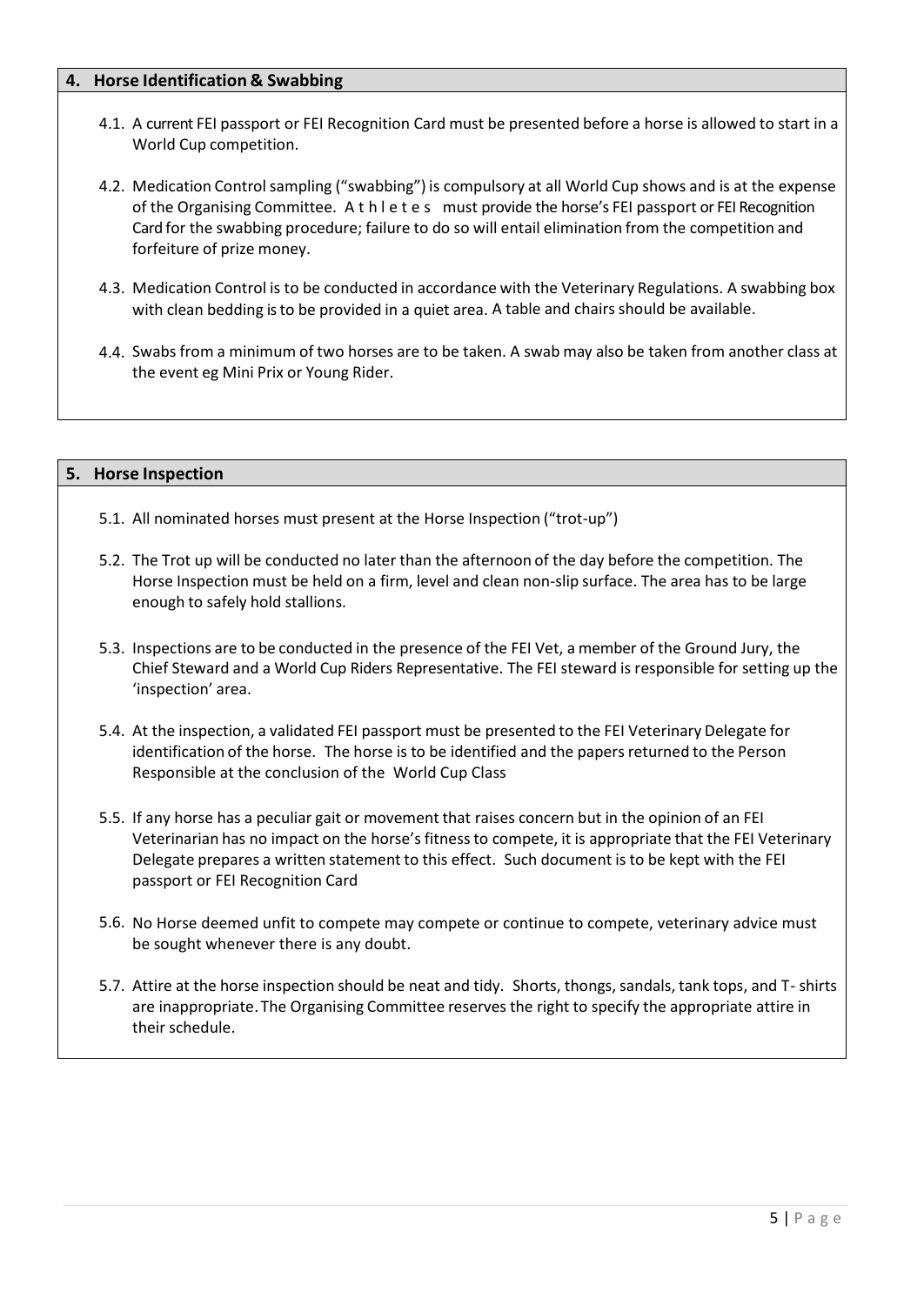### **6. Prize Money and Presentation Ceremony**

- 6.1. The minimum total prize money for a World Cup Qualifier class is \$7,500 and can be calculated according to either the 25% or 33% models as outlined in the FEI Schedule.
- 6.2. Entry fees can be up to 1.5% of the class total prize money.
- 6.3. In addition to any entry fees, there is a start levy of \$50 per horse to assist with the cost of transport of horses qualified to participate in the FEI World Cup Jumping Final.
- 6.4. Prize money to be paid to at least  $12<sup>th</sup>$  place and distributed as outlined in the FEI Schedule.
- 6.5. For safety reasons and to assist in the smooth running of the presentation ceremony, it is strongly recommended that horses are sashed, rugged and garlanded prior to entering the arena.

## **7. Australian League World Cup Final Standings Prize Money**

- 7.1. Prize money will be awarded to the first three place getters in the overall standings of the FEI World Cup Australian League and will be awarded, following the completion of the final round. The prize money will be the following:
	- $\bullet$  1<sup>st</sup> Place \$5,000
	- $\bullet$  2<sup>nd</sup> Place \$2,000
	- $\bullet$  3<sup>rd</sup> Place \$1,000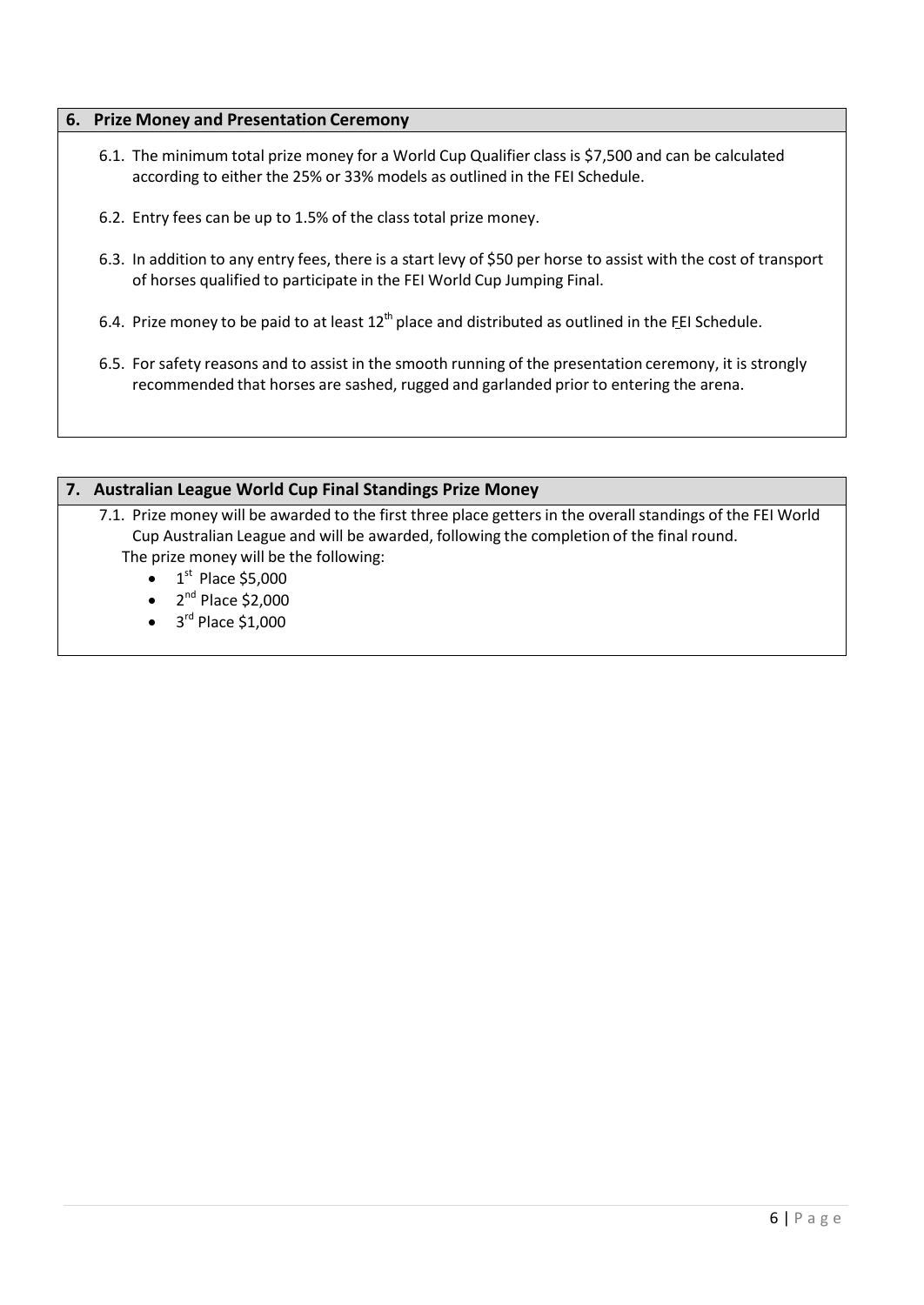### **8. Participation in the World Cup Final**

- 8.1. EA is responsible for entering riders in international competitions in Australia and Overseas (FEI General Regulations ART 121)
- 8.2. Within 7 days of the completion of the World Cup Australian League the leading and second placed rider may be invited by the FEI to participate at the World Cup Final. The offer to compete may be with funding support.
	- 8.2.1. If the leading rider does not wish to compete, the rider will be invited to attend the final in person. EA will make every endeavor to ensure the leading rider has the opportunity to make the most of attending the final in person.
	- 8.2.2. In this case, the second-placed rider may be offered the opportunity to compete at the Final.
- 8.3. If neither the first nor the second-placed rider wishes to compete in the final, the third-placed rider may be offered the opportunity to compete at the Final subject to NF approval.
- 8.4. No riders who place lower than third may compete at the Final.
- 8.5. Following the invitation to participate in the Final, riders should notify the National Office of their acceptance intentions within 7 days. When an invitation is accepted, arrangements will be made for a comprehensive veterinary examination to be carried out (at the expense of EA) by the National Team Veterinarian or his appointed nominee.
- 8.6. No owner will receive funding to compete at the World Cup Final unless his/her horse has passed such a Veterinary examination. All funding support is contingent upon World Cup Committees acceptance of the veterinary report deeming the horse fit to compete at the FEI World Cup Final. In the event that the rider does not compete at the FEI World Cup Final, all funding received must be refunded to Equestrian Australia within 60 days. If the horse is injured before the start of the FEI World Cup Final, the World Cup Committee will determine the requirement to refund any payment made on production of a signed veterinary certificate and any other relevant documents.

**The FEI Conflict of Interest clause has been suspended for competitionsin Australia. In general, however, organising committeesshould avoid real or perceived conflicts of interest when making appointmentsto officiating positions.**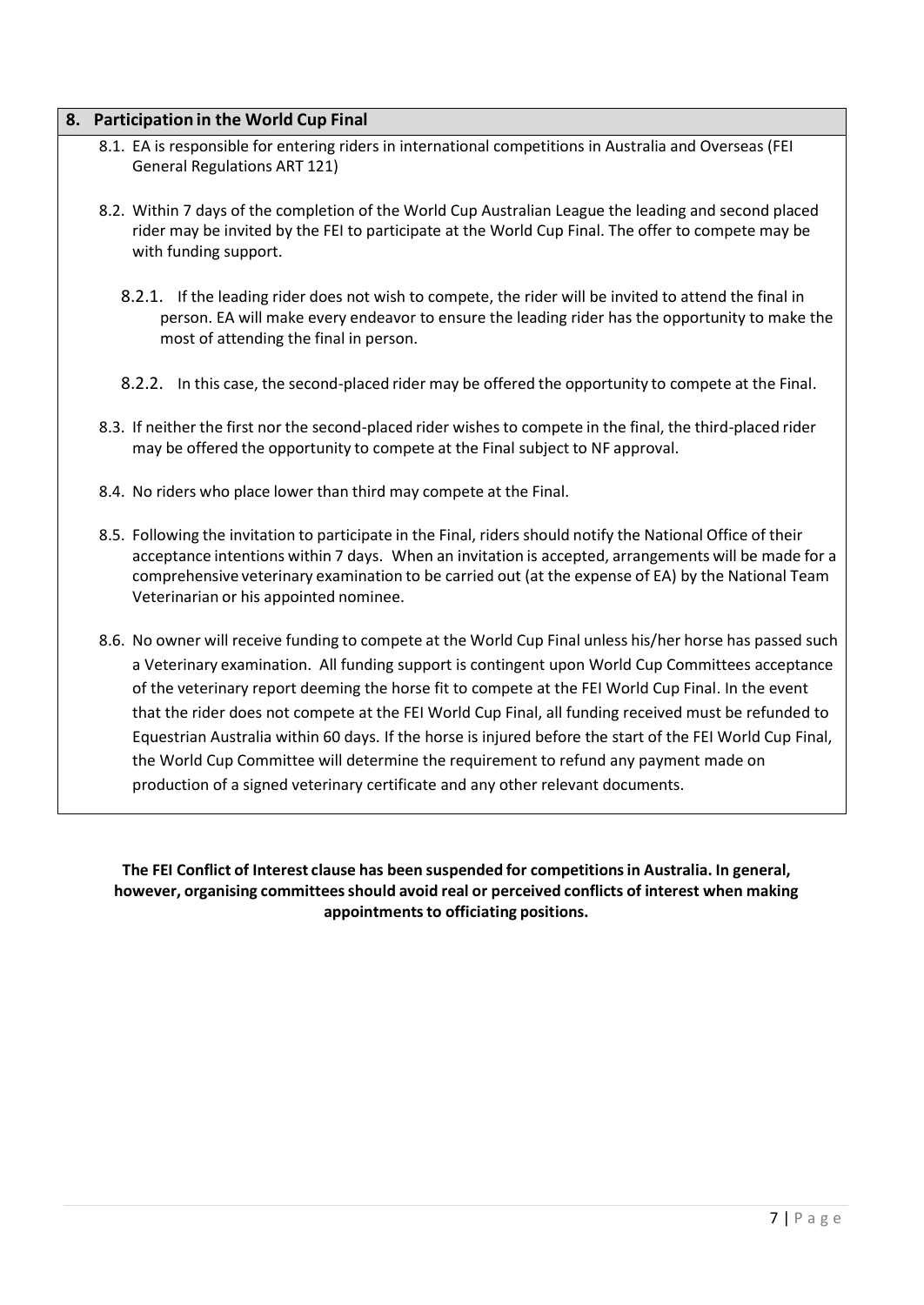### **SECTION 2 WORLD CUP JUMPING AUSTRALIAN LEAGUE HANDBOOK FOR WORLD CUP ORGANISING COMMITTEES**

### **Preamble to OCs**

World Cup Competitions are International classes run under FEI Jumping rules. It is the expectation of the World Cup Committee that the event not only complies with the technical requirements of a FEI World Cup qualifier but also be presented in a manner that reflects the status of the class as a most important and prestigious event.

Organising committees are requested to ensure the following areas in particular are covered in a way that is both entertaining and memorable for all concerned: officials, competitors, horse, spectators and sponsors:

- 1. General organisation and communication
- 2. Preparation of arena and warm up area surface
- 3. Quality care and communication with officials and arena staff
- 4. Presentation and dressing of the jumps and arena
- 5. Preparedness for problems e.g. sand bags for wind; roller for rain; shelter from sun
- 6. Dress and presentation of officials, marshals and arena staff
- 7. Quality sound system and knowledgeable commentator
- 8. Experienced and knowledgeable gate marshals

The following pertain more to the running of the Event but should be acknowledged as part of the requirements in lifting the profile of a CSI-W:

- 9. Suitable stabling and access to horse feed and bedding
- 10. Trade village, food stalls
- 11. Sponsors marquee
- 12. Entertainment
- 13. Suitable seating for spectators
- 14. Catering for volunteers, officials, sponsors
- 15. Management of volunteers
- 16. Promotion and advertising of the event
- 17. Knowledgeable, helpful, friendly office staff
- 18. Liaising with the media especially providing immediate results/reports
- 19. Identifiable First Aid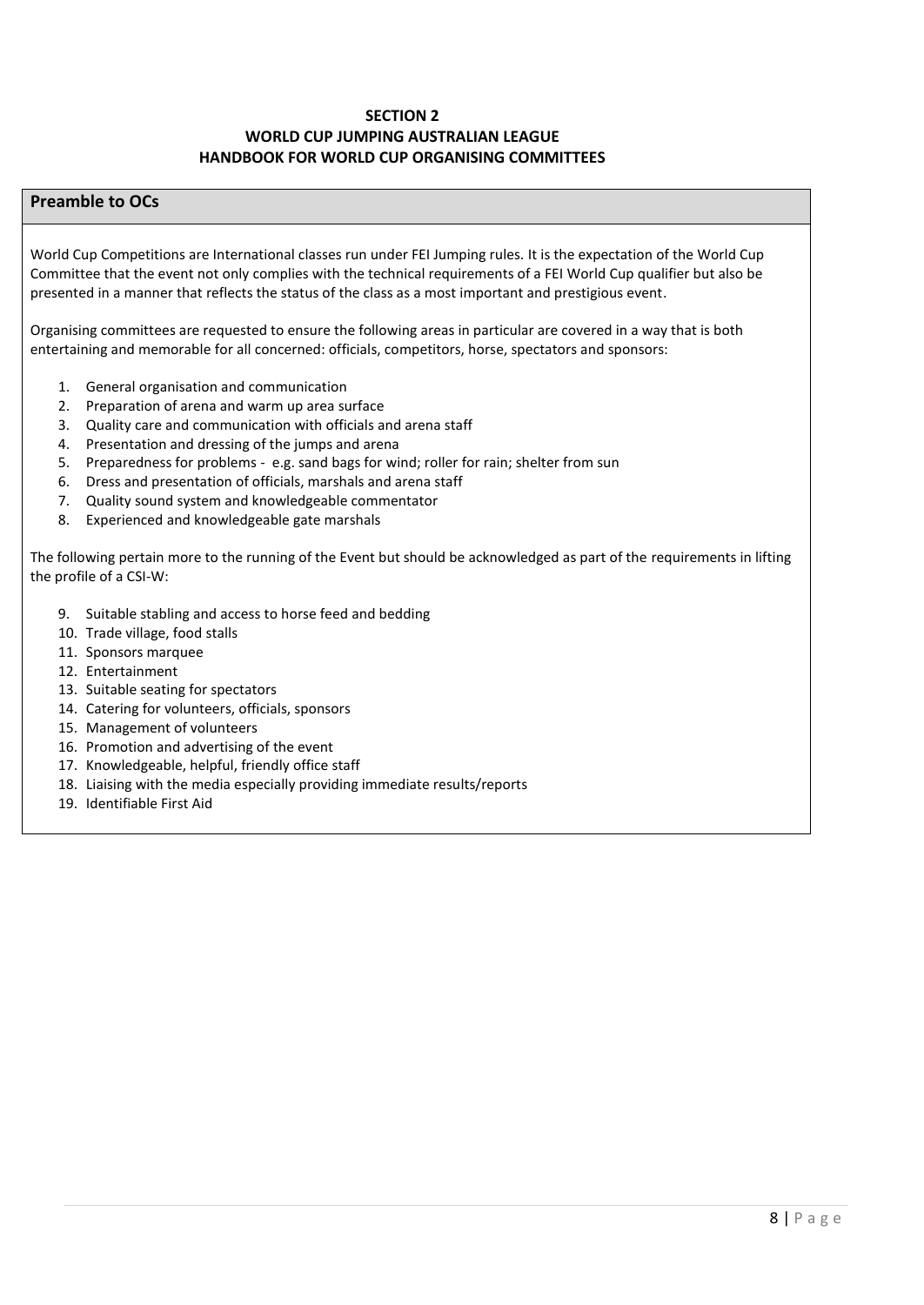# **References**

**FEI World Cup Jumping Rules** Effective for 12th edition updated 10 November 2015 Click [HERE](http://www.fei.org/sites/default/files/WCJ_Rules_2015-16_approved_12.12.14_clean_updated_9.6.2015.pdf)

**World Cup Jumping Australian League.** Effective1 January 2016 Click [HERE](http://www.equestrian.org.au/sites/default/files/World%20Cup%20Jumping%20rules.pdf)

**FEI Jumping Rules** 25<sup>th</sup> Edition 1 January 2016 Click HERE

**EA National Jumping Rules** 1 st January 2016 Click [HERE](http://www.equestrian.org.au/sites/default/files/EA%20Jumping%20Rules%20effective%201%20August%202015%20Marked.pdf)

**FEI General Regulations 23rd Edition** Updated 1 January 2016 Click [HERE](http://www.fei.org/sites/default/files/GENERAL%20REGULATIONS%20%20-%20Effective%201%20January%202015.pdf)

**EA General Rules** January 2016 Click [HERE](http://www.equestrian.org.au/sites/default/files/Equestrian%20Australia%20General%20Regulations%201%20July%202015.pdf)

**FEI Manual for Jumping Stewards. Rev Nov 2009.** Updated June 2015 Click [HERE](http://www.fei.org/system/files/Stewards%20Manual%20Jumping_Mark%20up_June%202015.pdf)

**FEI Annexesto the Manual for Jumping Stewards Rev Nov 2009.** Updated December 2015 Click [HERE](http://www.fei.org/system/files/Annexes%20Stewards%20Manual%20Jumping_Mark%20up_September%202015.pdf)

| <b>Websites</b> |                       |  |
|-----------------|-----------------------|--|
| FEI             | www.fei.org           |  |
| EA              | www.equestrian.org.au |  |

| <b>World Cup Committee (WCC) Contacts</b> |                                               |  |  |
|-------------------------------------------|-----------------------------------------------|--|--|
| John McMillan                             | johnm@honeycombes.com.au<br>0418 260 303      |  |  |
| Anne Garner (Convenor)                    | 0408 598 986<br>fdajgarner@netspace.net.au    |  |  |
| Gavin Chester (Chair NJC)                 | gmchester@outlook.com<br>0418 517 423         |  |  |
| (Riders Representative)<br>TBC.           |                                               |  |  |
| Kevin Taranto EA Representative           | 0418 515 120<br>kevin@tarantoglass.com.au     |  |  |
| Sara Latham (EA sports Consultant)        | 02 8762 7777<br>sara.latham@equestrian.org.au |  |  |

# **Draft Schedules**

Draft schedules, including the names of all officials, are to be submitted to the EA National Office no less than 18 weeks prior to the Event.

| Program                                          |                                                                    |  |
|--------------------------------------------------|--------------------------------------------------------------------|--|
| The approximate dimensions of obstacles in       | It is recommended a copy of the Code of Conduct for the Welfare of |  |
| competitions must be stipulated in the schedule. | the Horse be printed in the program                                |  |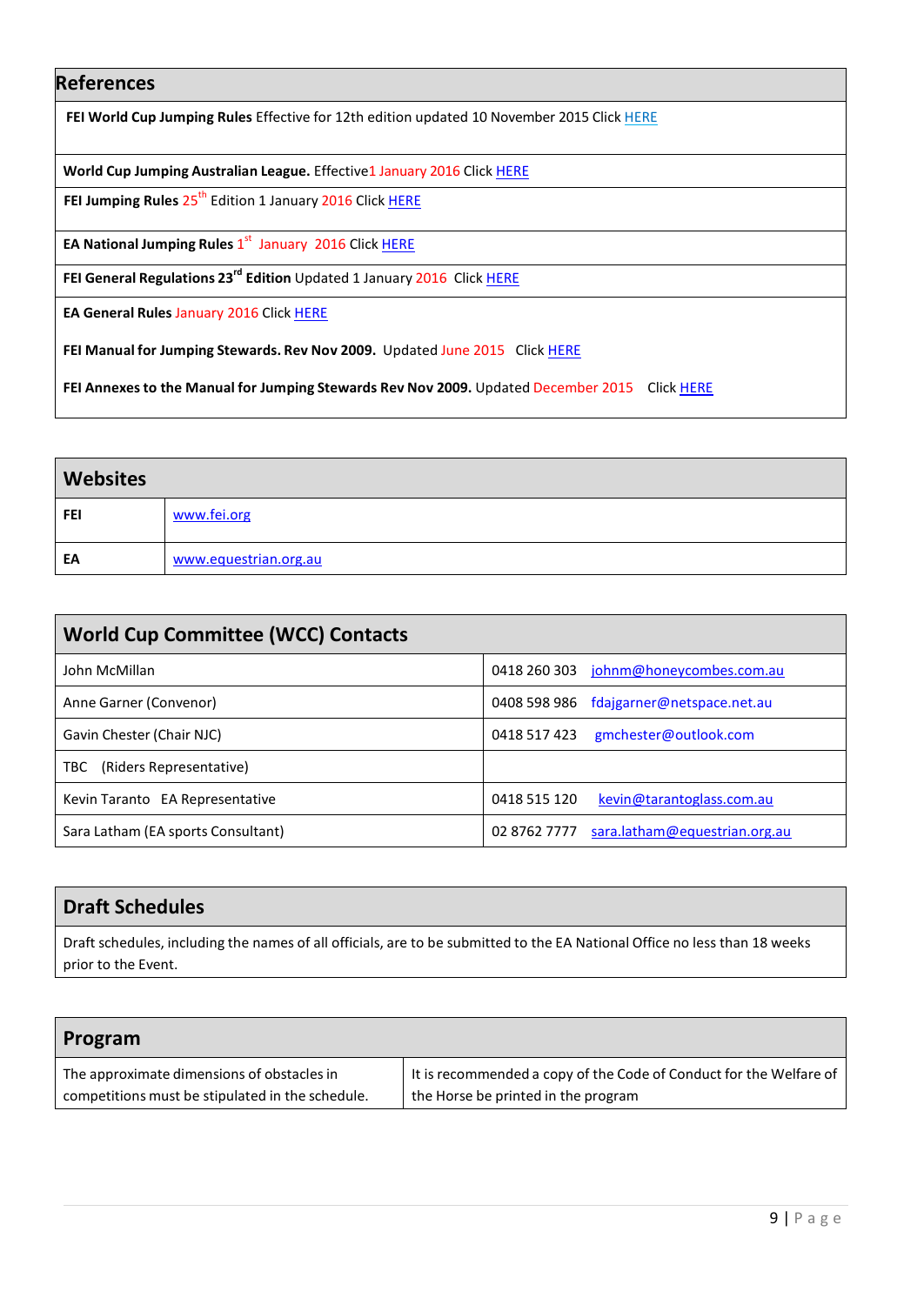# **Calendar Applications**

Applications to host a World Cup Qualifier (CSI-W) event must be submitted to the EA office by 30<sup>th</sup> August of the calendar year prior to the commencement of the season.

### **Date Restrictions**

There can be no FEI World Cup Competition 10 days prior and one week after the Olympic Games and the World Equestrian Games. In principle, there may be no FEI World Cup Competitions 14 days prior to the FEI World Cup Final.

| <b>Officials Required - Minimum Accreditation Requirements</b>                          |                                         |  |
|-----------------------------------------------------------------------------------------|-----------------------------------------|--|
| Course Designer                                                                         | FEI L3 or L4                            |  |
| <b>Assistant Course Designer</b>                                                        | EA L <sub>2</sub> or FEI L <sub>1</sub> |  |
| President of the Ground Jury Judge                                                      | FEI L <sub>2</sub> or L <sub>3</sub>    |  |
| 2 members of the Ground Jury                                                            | EA or FEI list of Judges                |  |
| FEI Chief steward                                                                       | FEI list of stewards                    |  |
| 4 Assistant stewards                                                                    | EA or FEI list of stewards.             |  |
| Swabbing steward                                                                        | <b>EA</b> list                          |  |
| <b>FEI Official Veterinarian</b>                                                        | FEI List of official Veterinarians      |  |
| FEI Treating Veterinarian- must be a different person to the FEI<br><b>Official Vet</b> | FEI List of Treating Veterinarians      |  |
| An Appeal Committee is optional                                                         |                                         |  |
| At no expense to the Organising Committee:                                              |                                         |  |
| A World Cup Rider's Representative                                                      | Will be appointed by the WCC            |  |

# **FEI Online Entry System**

Entries at all CSI events, including FEI WC Events in Australia, must be submitted to EA for submission into the FEI Online Entry System 14 days before the event

You can still accept entries and payment for these entries by your preferred method as **NO payment** is taken by the FEI online System or EA. Once you have finalised these entries you must submit the list with FEI numbersfor both horse and rider to Equestrian Australia so they can be uploaded onto the FEI online system to sit with your schedule and event details.

Therefore it is recommended for the Organising Committee close their nominated entries 2 weeks prior to the event, to allow time for the list to be uploaded onto the system 10 days prior to the event.

Once all entries have been uploaded into the system the OC will need to login to the FEI online Entry System to 'accept' the entries before the class. If this is not done before the event then the competitors will not be listed as starting in the class and results will not be recorded.

Any additional entries or substitutions which apply after the nomination date can be added to the FEI Online System by EA but it will be up to the organisersto inform EA with the details of the entry.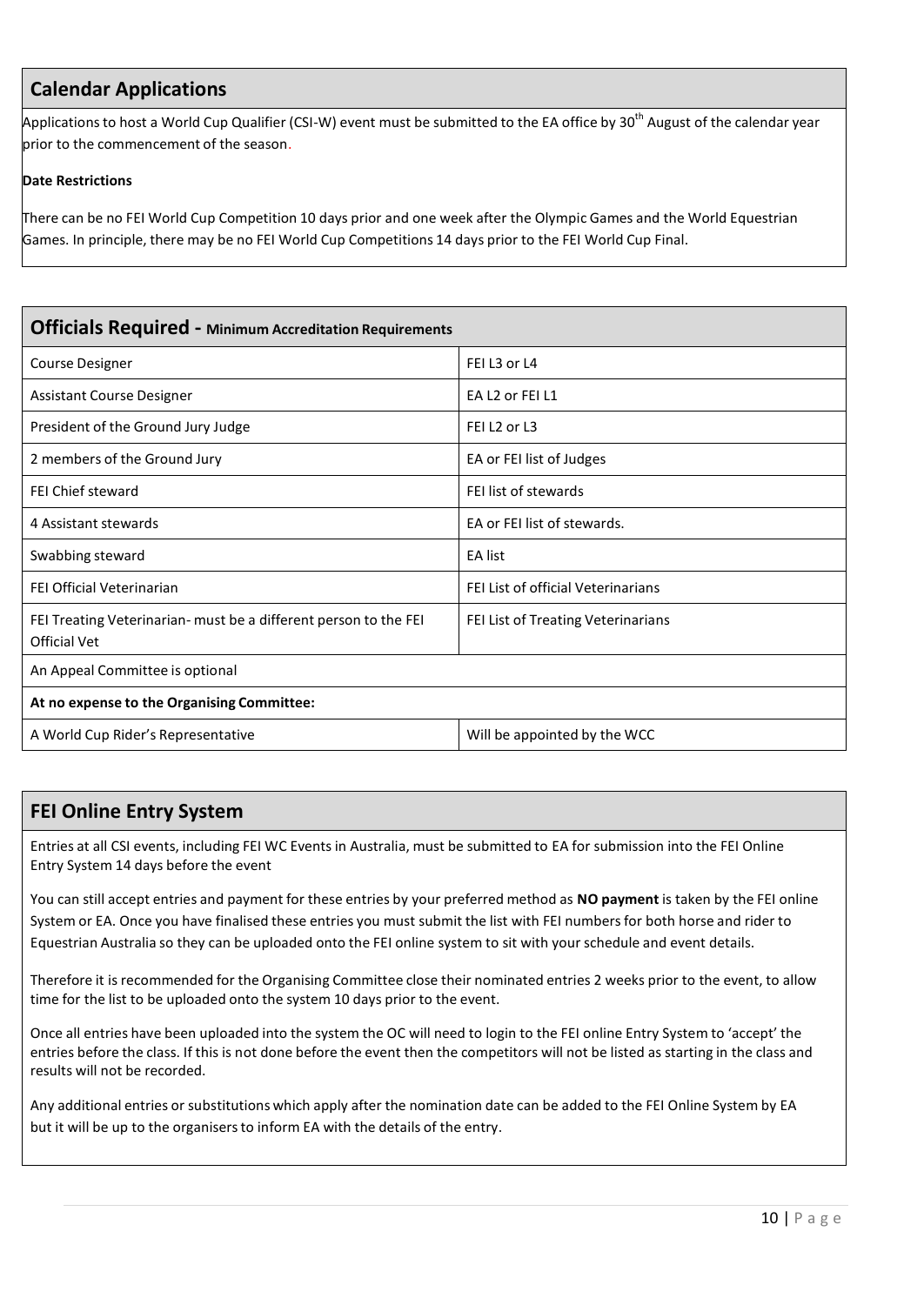**FEES**

#### **FEI Franchise Fees 2016/17 Season** Note \$950 determined subject to exchange rate

The Franchise is \$1900 + GST payable in two instalments.

The first instalment of \$950 + GST is payable after the Application to hold a CSI-W (World Cup Competition) has been approved.

The second instalment of \$950 + GST is payable within 7 days of the event being held.

#### **FEI Organising Dues**

Please note: The FEI will charge their organising dues which will be an additional cost to the Organising Committee.

4.1 Organising dues will be charged on the basis of the total amount of prizes in cash and in kind convertible into cash awarded in the World Cup Class according to the scale shown below:

- 4.7% on amounts up to CHF 149'999
- 4.2% on amounts from CHF 150'000 to 249'999
- 3.0% on amounts from CHF 250'000 to 499'999
- 2.5% on amounts from CHF 500'000 to 799'999
- 2.0% on amounts from CHF 800'000 to 999'999
- 1.0% on amounts above CHF 1'000'000

#### **FEI Swabbing Fees**

As of January 2016 the FEI will be charging the Organising Committees 25 Swiss Francs (CHF) for every horse entered in an FEI World Cup Class.

There will be no further swabbing charges incurred by the Organising Committee irrespective of the number of horses swabbed.

#### **FEI late Application Fees**

Applications made after the 1<sup>st</sup> October incur a late application fee of 500 CHF.

#### **FEI Calendar Date Change Fee**

Events that change their date from the original date submitted to the EA Office will receive a fee from the FEI to the sum of 500 CHF which is to be paid by the OC of the event.

#### **Cancellation Fee**

Events that are cancelled after 1<sup>st</sup> October when the calendar has been confirmed to the FEI, will forfeit their initial franchise fee payment of \$950.

Organisers of events that are cancelled after the calendar has been confirmed to by the FEI need special approval by the World Cup Committee to hold future World Cup competitions.

#### **Rider Travel Levy**

A start levy of \$50 per horse, in addition to the entry fee, appliesto every horse entered in the World Cup Class. This levy is payable to EA at the time the second instalment of the Franchise Fee is paid.

*At the current exchange rate AUD to CHF is approximately \$1.40*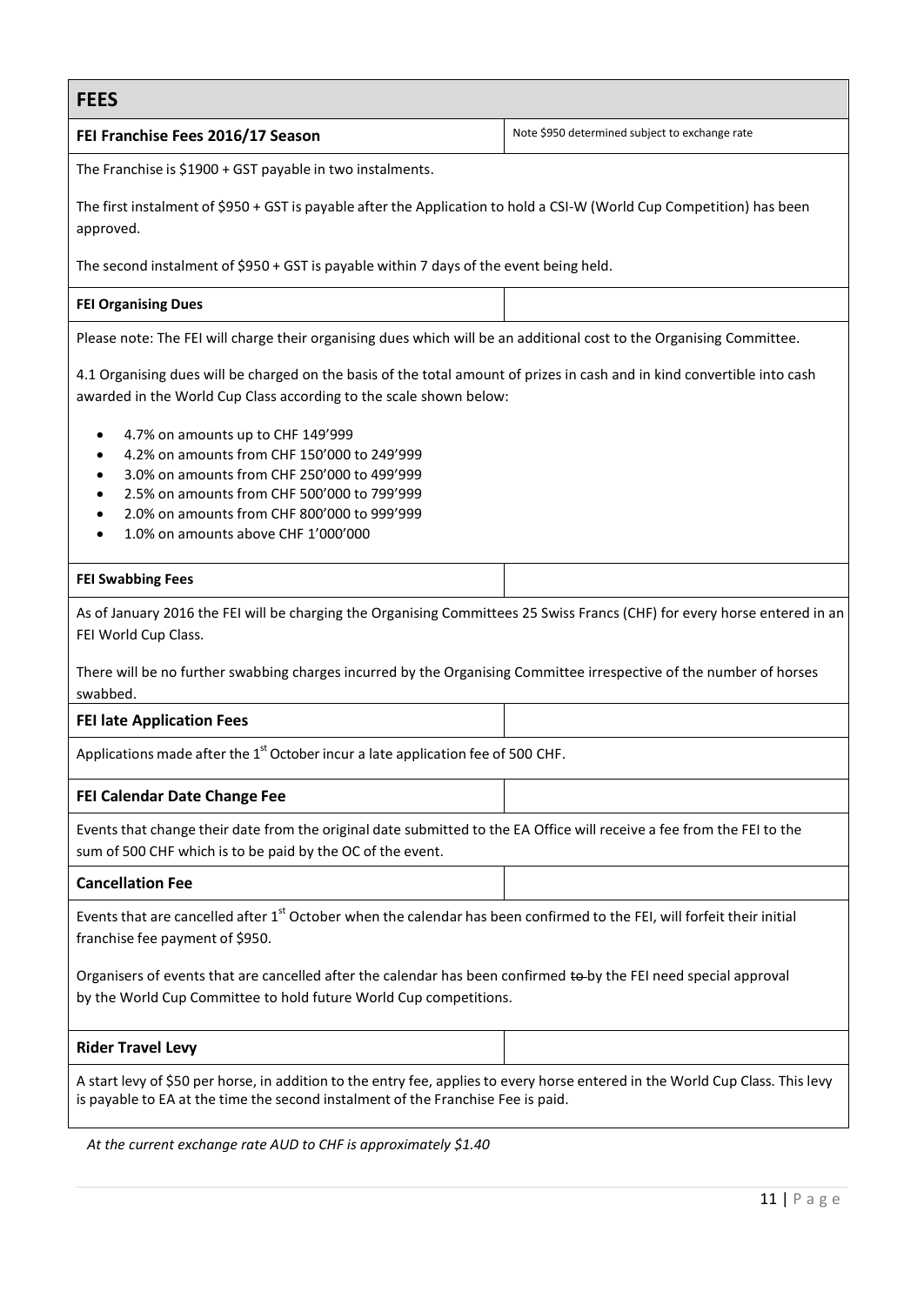# **Draw for World Cup Class**

The draw is done after the Trot Up by the President of the Ground Jury and an assistant. Starting order to comply with Art 655 4.4 FEI WC Jumping Rules. The Starting Order should be posted as soon as the draw is established. For the smooth running of the Event all drawsfor the next day should be posted the evening prior.

## **Results**

Results of the World Cup Qualifier have to be sent to Equestrian Australia within 3 days of the conclusion of the class Results have to be entered in the new FEI spread sheet format. All rider and horse registration details must be included.

The FEI have implemented a fine for OC's not complying. Please contact Sara Latham for further information on this matter 02 8762 7777 or email: [sara.latham@equestrian.org.au](mailto:sara.latham@equestrian.org.au)

A copy of the score sheets and the course plan including measurements, needsto accompany the results. A report including photos of the Event is to be sent to EA, within the above time frame.

# **Boots and Bandage Control**

It is obligatory to carry out boot and bandage control on all horses taking part.

This should be carried out close to the out gate. Solid rubber matting or similar material must be provided for the horse to stand on, a broom must be available. Scales should be provided.

# **Competition Arena**

Breakaway cups are to be placed on the back of all oxers, the 2 back elements of a triple bar and on all poles placed over open water.

Cups to have a minimum depth of 18mm and a max of 30mm. Poles to be approximately 14kg

All fences are to be flagged.

Start and Finish line to both have a completely red and a completely white flag.

A flag person must be placed at the start/finish or both if the lines cannot be clearly seen from the judge's box.

The arena is to be enclosed.

All entrances and exits to be physically closed while a horse is in the arena.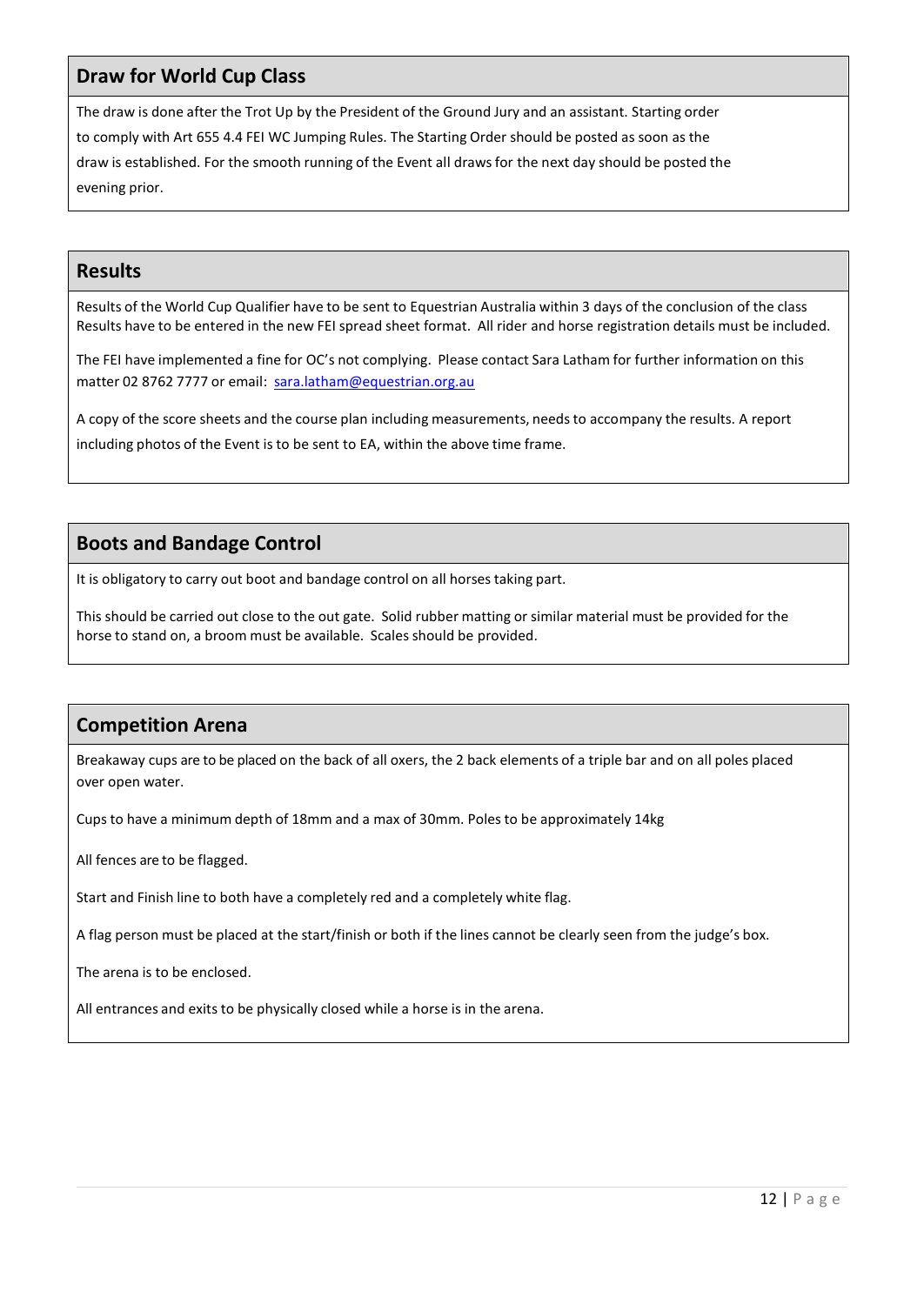### **Practice Arena**

The EA Practice Arena Code of Conduct should be on display at all times. This Code of Conduct can be obtained from the EA Office.

Breakaway cups are to be placed on the backs of all oxers

The practice fences are to be flagged.

On sand arenas it is advisable to provide rakes to maintain the surface. Especially with sand a tractor should be on standby to harrow the surface if need be.

It is recommended where the area is large enough there is enough equipment provided for an oxer, a vertical and cross poles.

Event Organisers should make an exercise/working area with acceptable footing available for the use by the competitors. Where such an area does not exist, Event Organisers must provide access to areas, with an Official present, for working WC horses prior to the commencement of the day's competitions.

# **Communication**

There should be sufficient two way radios or another form of communication available to the following:

- Judges box
- Gate Marshall
- Arena
- Office Steward
- Director of the Event
- Announcer it is important the Public Addresssystem is heard in the truck area, at the stables and at the practice arena.

# **Stabling and Yards**

Horses entered in the World Cup Class must remain on the venue grounds from the time of the Horse Inspection until the completion of the World Cup Class.

It is currently recommended that stabling as stated in the FEI schedule is provided for horses competing in the World Cup Class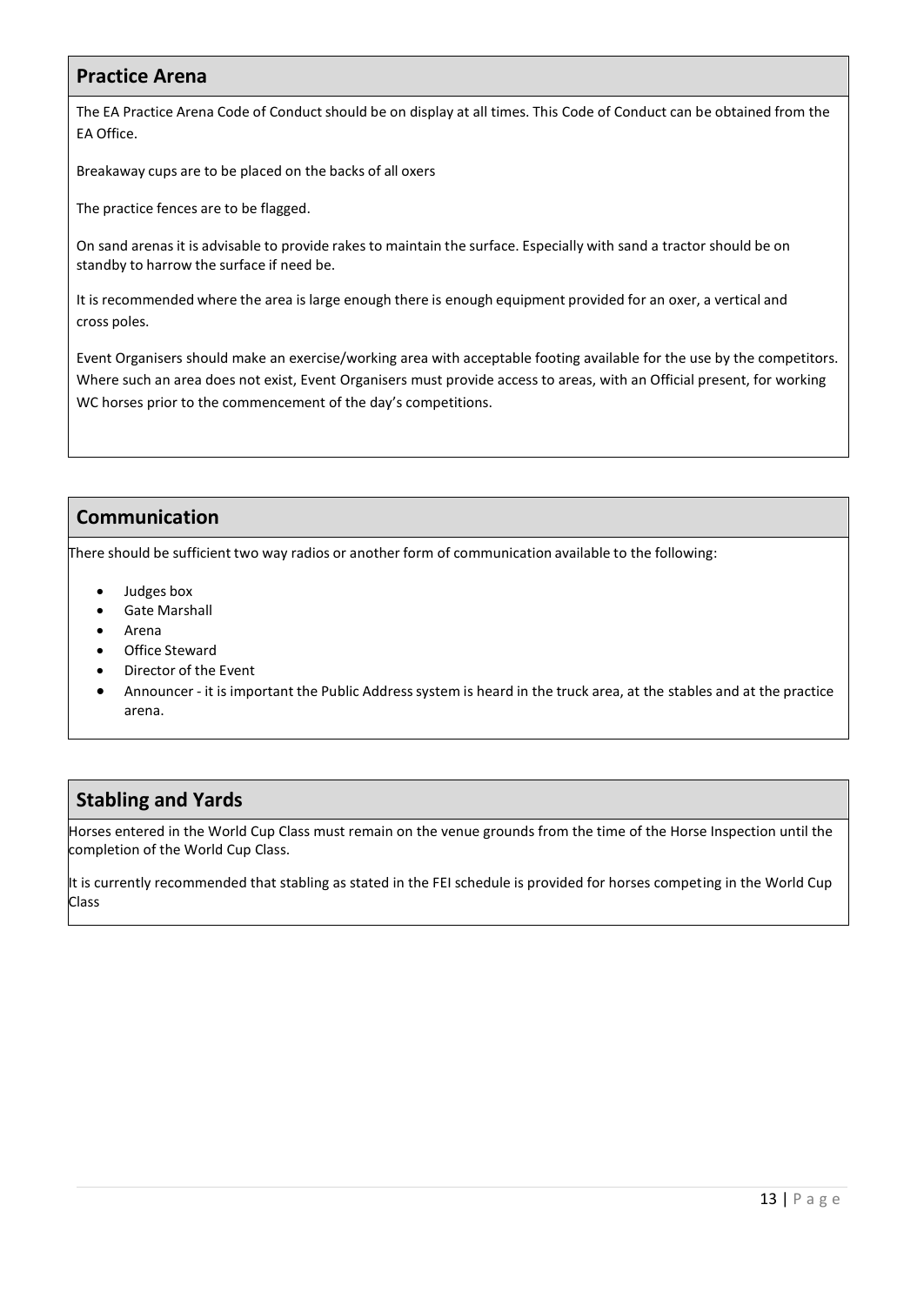# **Medical Requirements**

#### **Provision Of First Aid:**

As of the 1st January 2011, the World Cup Jumping Committee has adopted a First Aid Policy requiring the presence of a first aid post with at least **one paramedic** (who is capable of basic life support and able to give some medication), or level two, or above, ambulance officer, at all World Cup Jumping fixtures.

Organising Committees are advised to use a registered operator who has their own insurance. In the event that the medical personnel leave the venue, the event must be halted until such personnel return.

The World Cup Jumping Committee emphasise that the First Aid Policy must be adhered to in the planning and running of a World Cup event. Medical officers should be easily identifiable

## **Risk Management**

Risk management procedures are to be in place covering the safety and welfare of the horse, athletes, officials and the general public. The following should be arranged:

A Risk Management Manual available for inspection and Incident forms should be available if needed.

Identifying and eliminating existing problem areas.

Having a plan and being able to implement it in case of an emergency. Provide a Horse Ambulance in case of an accident.

A screen in case of an injured horse or rider.

A list of phone numbers in case of emergencies placed in a public place:

- Doctor on call
- Veterinarian on call
- Farrier on call
- Local Police
- 000 for ambulance
- Fire brigade and police

# **Advertising**

#### FEI Flags:

A flag can be displayed at your event. Please contact the EA Office if you wish to display the FEI flag and arrangements will be made to ensure a flag is available for your event.

Please note that it is the responsibility of the OC to return the flag to the EA office within 1 week of the event.